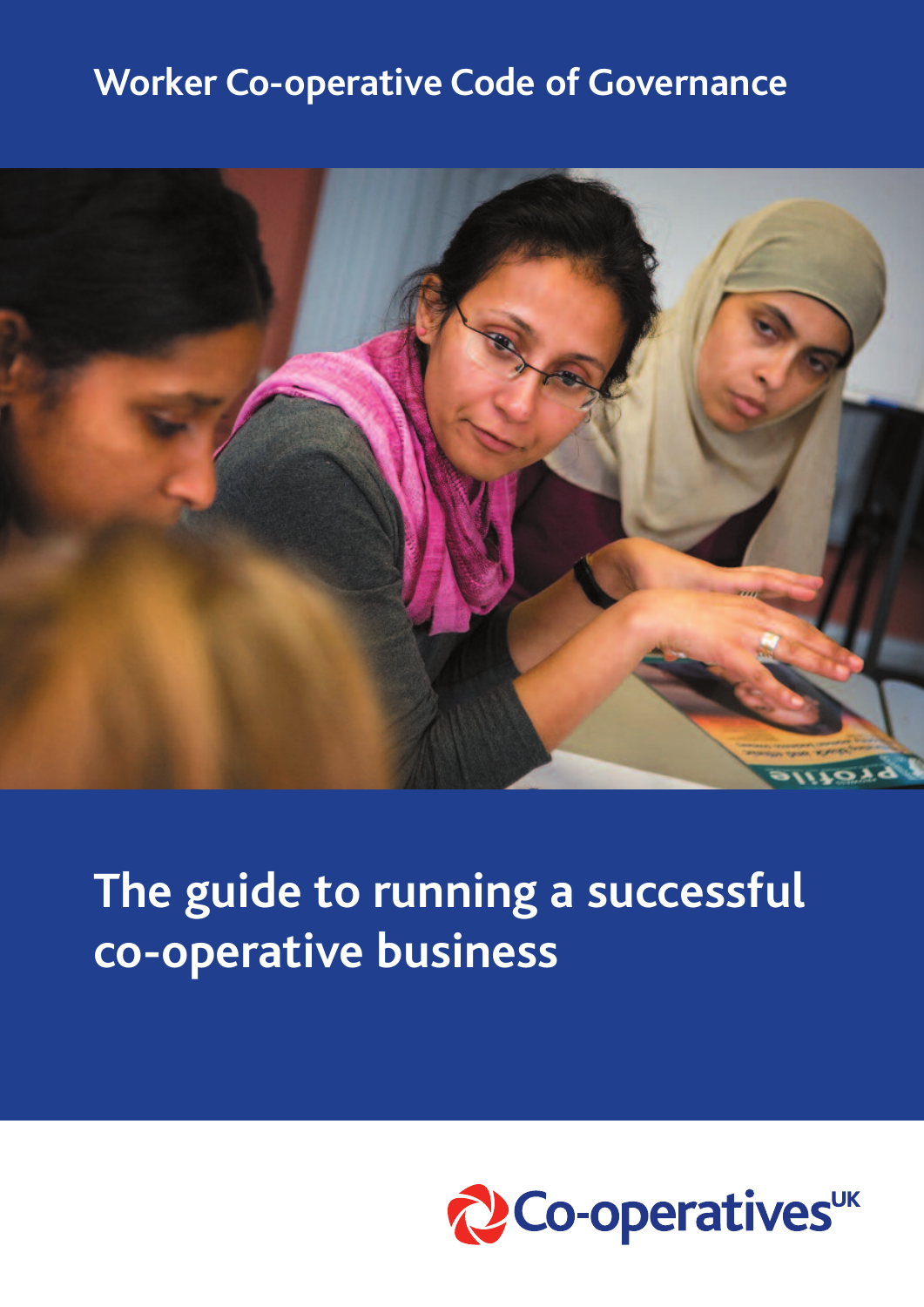Worker co-operatives are businesses that are owned and *democratically* controlled by their employee members using co-operative principles. They are an attractive and increasingly relevant alternative to traditional investor owned models of enterprise.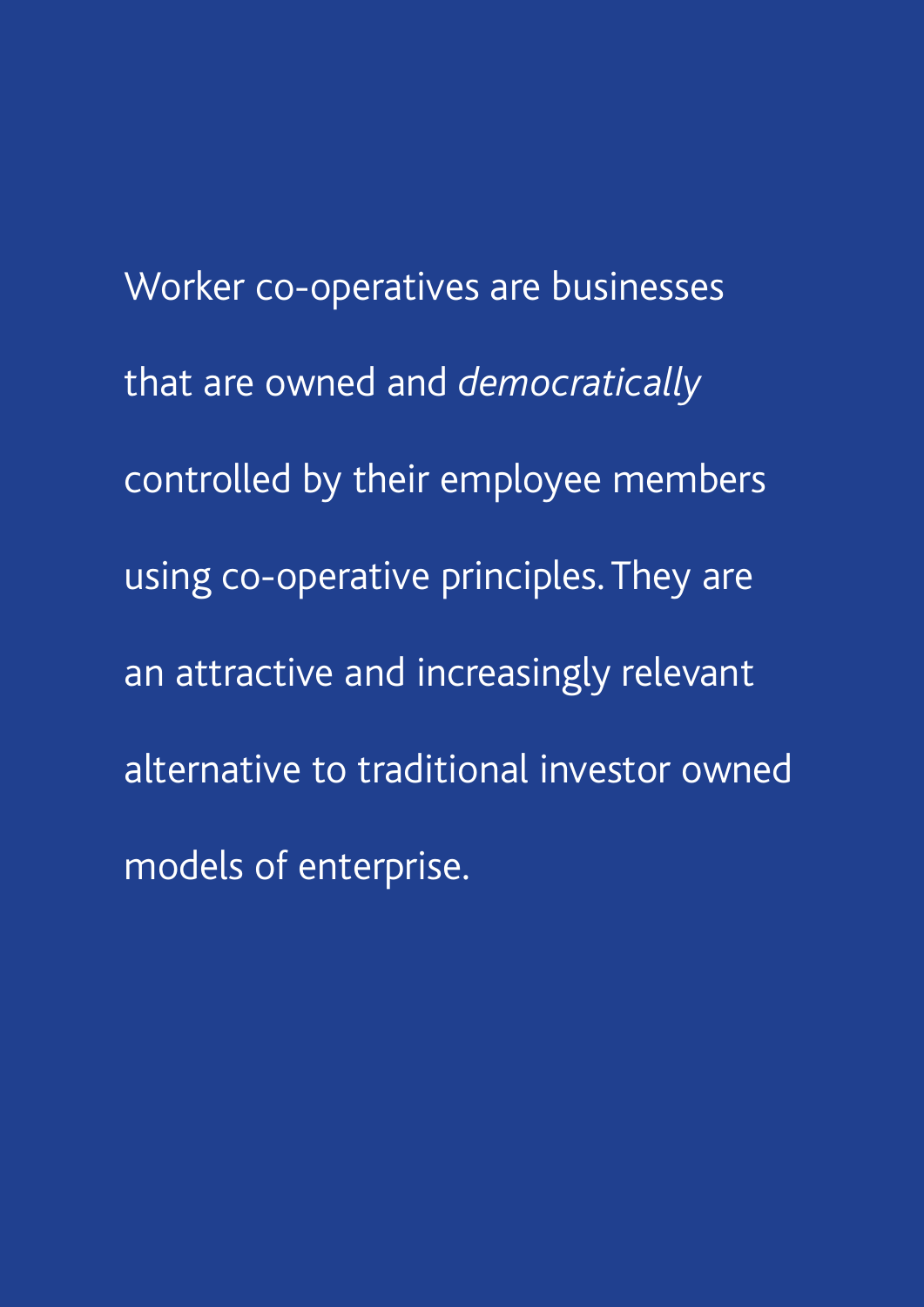All over the world worker co-operatives are highly successful businesses. In the Basque country, the Mondragon worker co-operatives form the 7th largest business group in Spain. In Emilia Romagna in Italy, networking by the thousands of small producer co-operatives has produced a regional



economy which is the 10th richest in Europe.

In the UK we have around 400 independent worker co-operatives operating in a wide range of industries and employing approximately 2,000 workers.Why has the worker co-operative movement here not developed like the example above? Could it be that we have not yet learned how to properly manage this radical type of business? Let us use this Code of Governance as our common guide, helping and supporting each other as co-operators to create our own worker co-operative success story.

*"Those who opt to make history and change the course of events themselves have the advantage over those who decide to wait passively for the results of the change."* **Don Jose Maria Arizmendiarrieta, founder of Mondragon Co-operatives**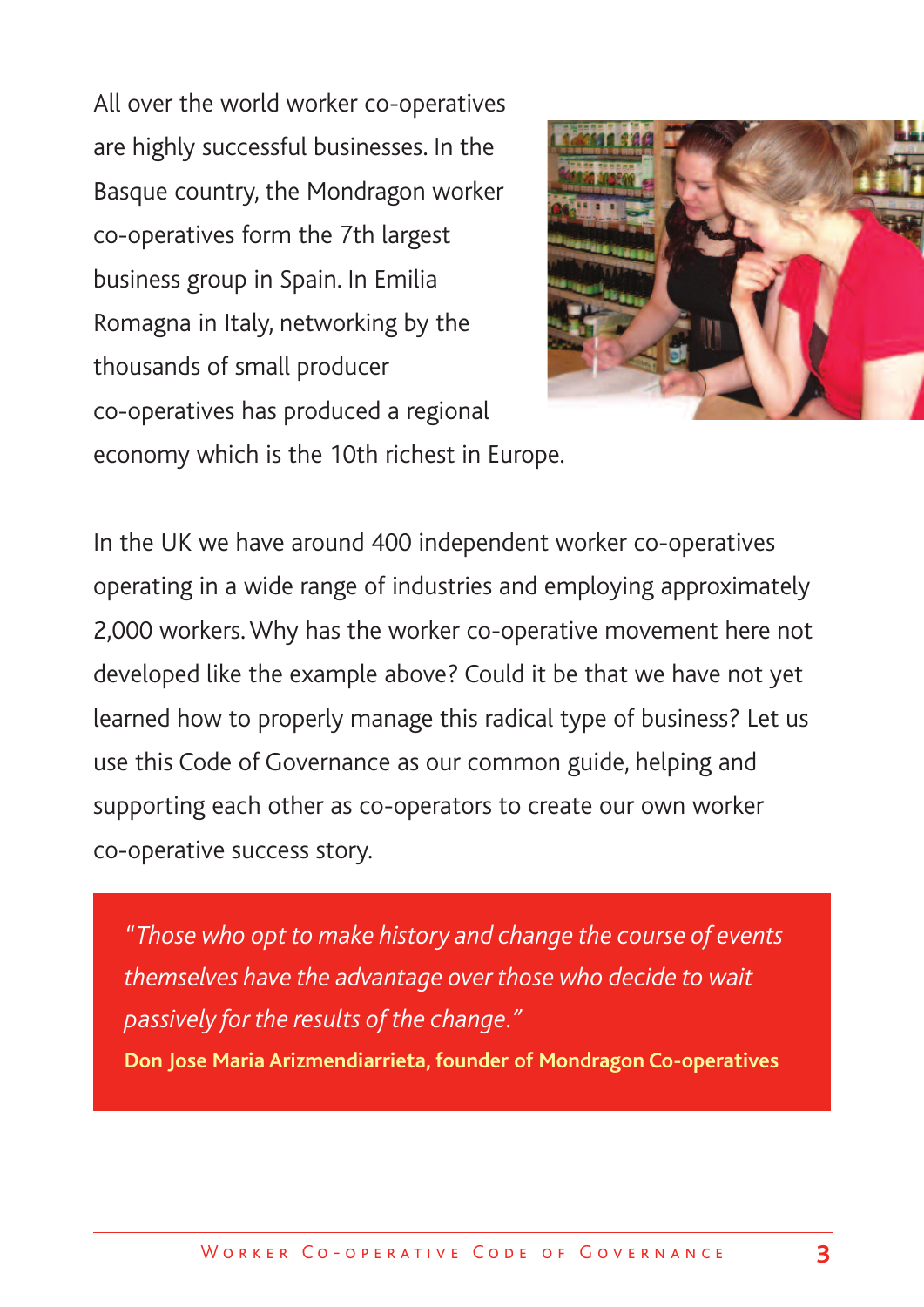## Introduction

We all want our worker co-operatives to succeed, both as businesses and as democratic co-operatives.Yet we often seem to be forced to choose between these ideals. The co-operative dream is submerged by business needs, or arguments about co-operative principles get in the way of managing the business.

The writers of this document combine many decades of worker co-operative experience.We realised that we already had the solution – successful worker co-operatives use good business management techniques co-operatively. It is not a choice. It is a balancing act.

This Code of Governance helps worker co-operatives achieve this balance. 'Governance' refers to the overall direction, supervision and accountability of a co-operative. This means, in practice, having the procedures in place to run your co-operative and business effectively – from documents clearly defining what

membership of the co-operative involves, to procedures ensuring sound financial management or guaranteeing that members develop skills needed to run the business into the future.

This Code brings together the fundamentals of worker co-operative governance for the first time. Based on the seven co-operative principles agreed by the International Co-operative Alliance in 1995, it explains how to use these principles to both run your business and govern your co-operative successfully.



The Code of Governance provides a framework for you to follow and is supported by examples, literature, contacts and case studies. Exactly how you put the co-operative principles into practice (democratically, of course) is up to you.We are confident you will rapidly see the benefits.

Yours in co-operation,

Tim Gausden (On the Eighth Day), Ruth Chapple (Cycle Training UK), Bob Cannell (Suma), Siobhan Mcloughlin, Helen Barber, John Butler, Giles Simon (Co-operatives<sup>UK</sup>)

Worker Co-operative Code of Governance Working Party 2006 – 2008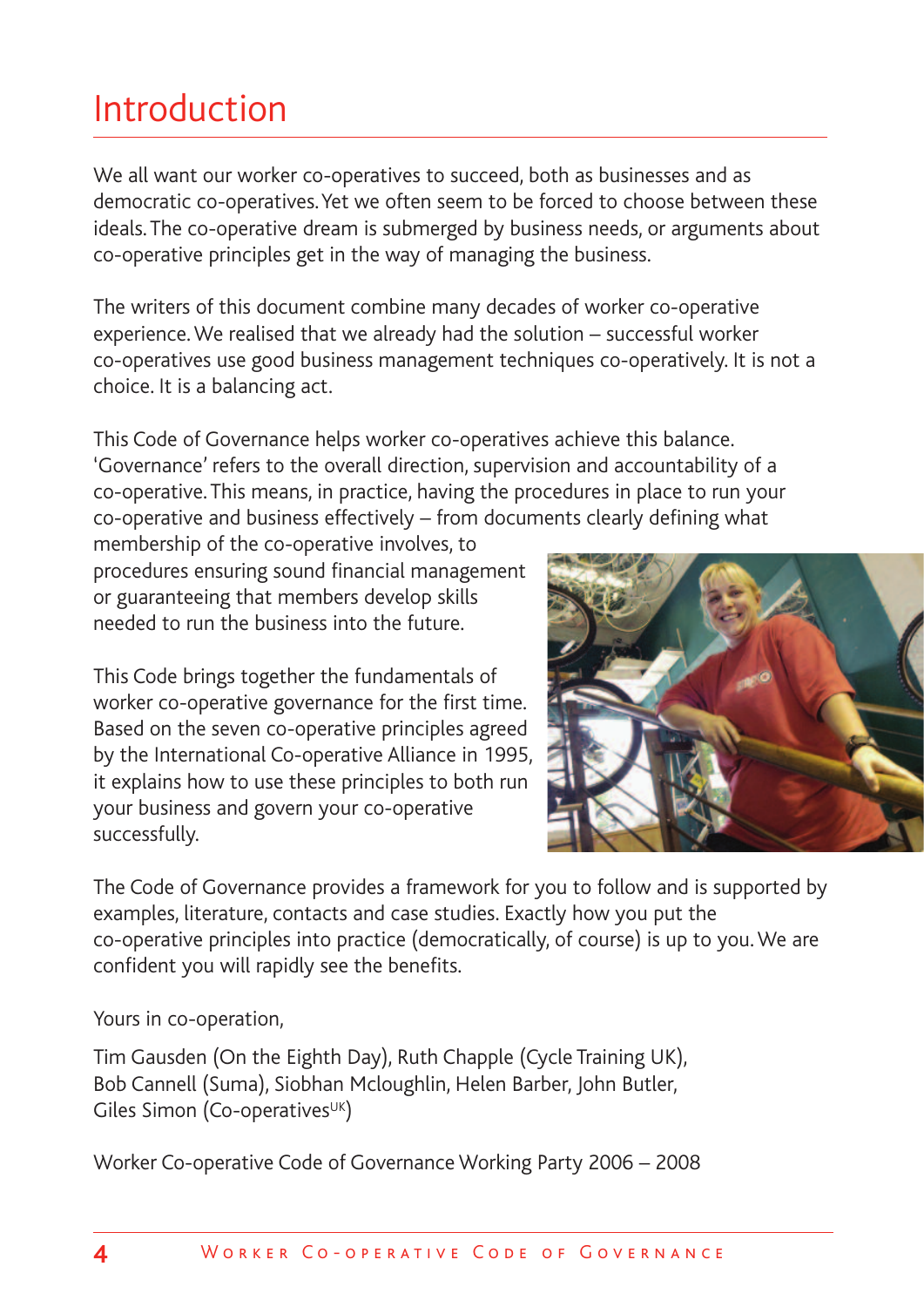## How to use this Code

The Worker Co-operative Code of Governance is based on the seven co-operative principles. Each page in this booklet outlines a separate principle, explains why the principle is important for co-operatives and highlights what co-operatives need to do to live up to that principle. It offers a short, practical guide to governing your co-operative and running your business well.

This booklet does not say everything there is to say about the good governance of worker co-operatives. It outlines what we see as the fundamentals of good governance, and over the next few years we will develop and refine these by consulting with members of worker co-operatives about what else they need from a Code of Governance.

The booklet is also intentionally short. It focuses on the core features of a well-governed worker co-operative rather than providing details about the policies and procedures required. Instead, these details are available on the online version of the Worker Co-operative Code of Governance, which we have developed to complement to this booklet. Here you'll find an interactive version of the Code, with links through to examples of policies, procedures and strategies that successful worker co-operatives use, as well as containing other useful hints, tips and ideas.



Both of these versions of the Code will evolve over time, with the booklet explaining the basic features of a well-governed worker co-operative and the online version providing the detail.We hope they will become an indispensable resource for new and established worker co-operatives. But this can only happen if worker co-operative members provide feedback about the booklet and submit case studies, examples and policies for public viewing on the website. Through collaboration we can build a Code of Governance that will provide a strong foundation for worker co-operatives across the UK.

**Online version of the Code: www.workercode.coop Give feedback or submit ideas and documents to: feedback@workercode.coop**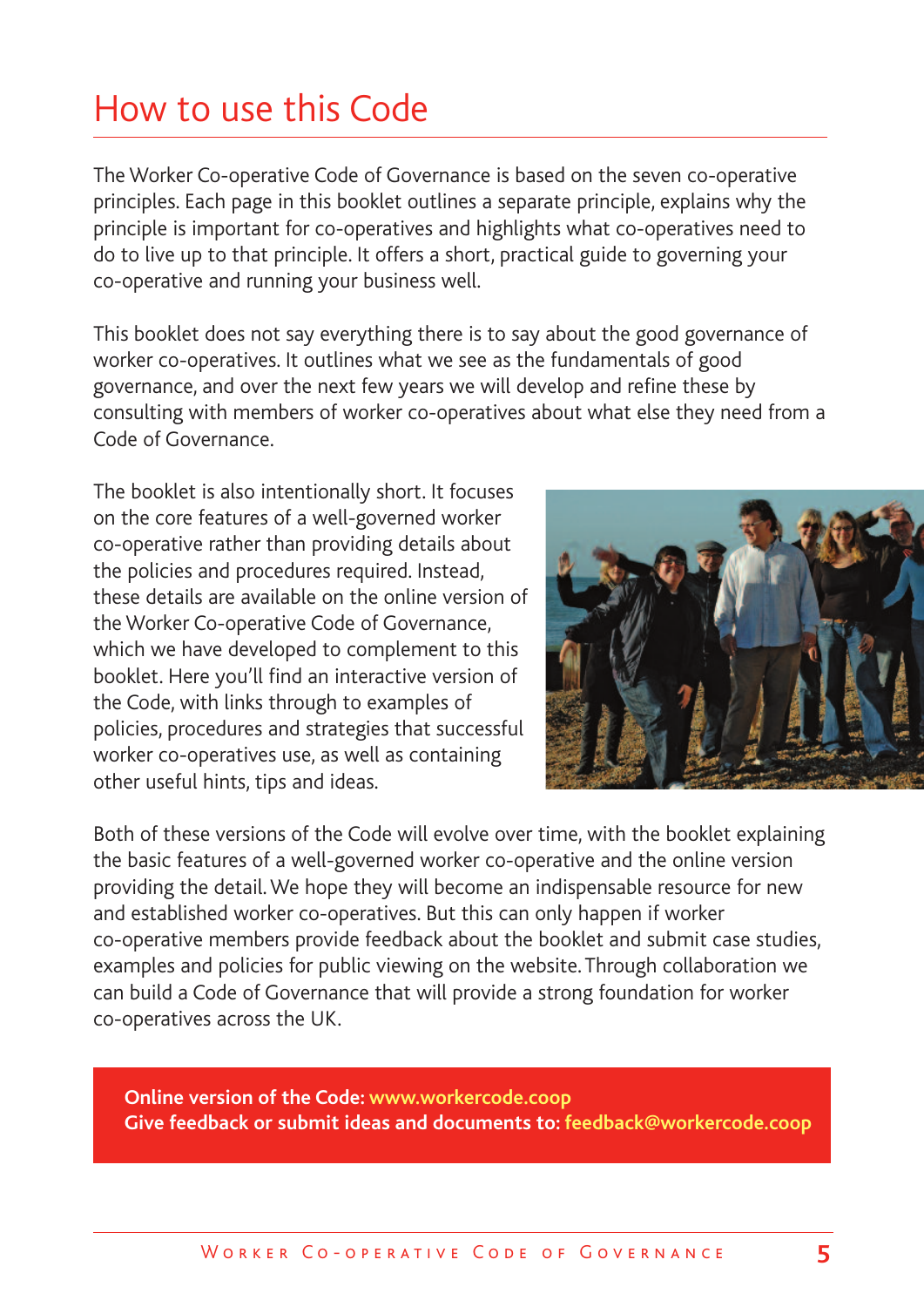*Voluntary and open membership – membership is open to all workers able* **and** willing to accept the *responsibilities of membership.*

Worker co-operatives function best as an inclusive team of members who have long-term collective interests in the success of the business.

- 1. Offer open and voluntary membership for those workers who are able and willing to accept the responsibilities of membership.
- 2. Agree the rights and responsibilities of its members (a member job description or similar).
- 3. Provide all workers with meaningful information about membership.
- 4. Include a probationary period and membership training for workers who want to become members.
- 5. Ensure the majority of workers are members and the majority of members are workers.

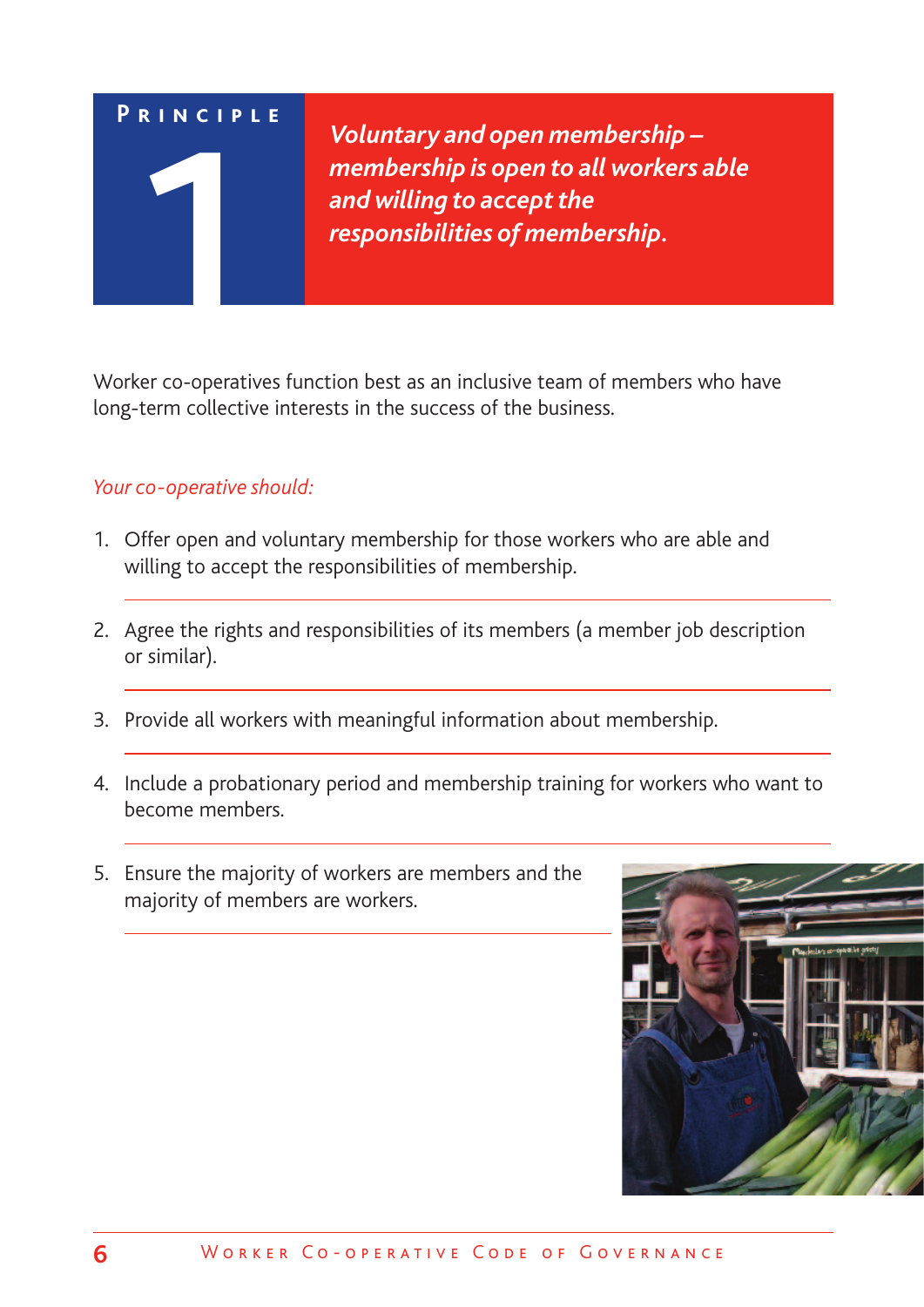*Democratic member control – members should actively participate in the governance ofthe co-operative enterprise.One member, one vote. Elected representatives are* **22** *and 2**actively participate in the of the co-operative enterprise.***<br>** *2**answerable to the membership.***<br>** *2**answerable to the membership.* 

Worker co-operatives succeed (as co-operative businesses) when members participate in transparent, fair decision-making. In all but the smallest co-operatives, some delegation of authority is necessary for members to act on behalf of the collective.

#### *Your co-operative should ensure:*

- 1. Members actively participate in the management of the business.
- 2. Democratic processes, or democratic accountability, in all management functions.
- 3. Members actively participate in long-term planning.
- 4. Effective communication, both between the co-operative and its members and between members themselves.
- 5. There is agreed and delegated authority for members to act on behalf of the co-operative and the business.
- 6. There are regular reviews of the co-operative's governance and business management processes.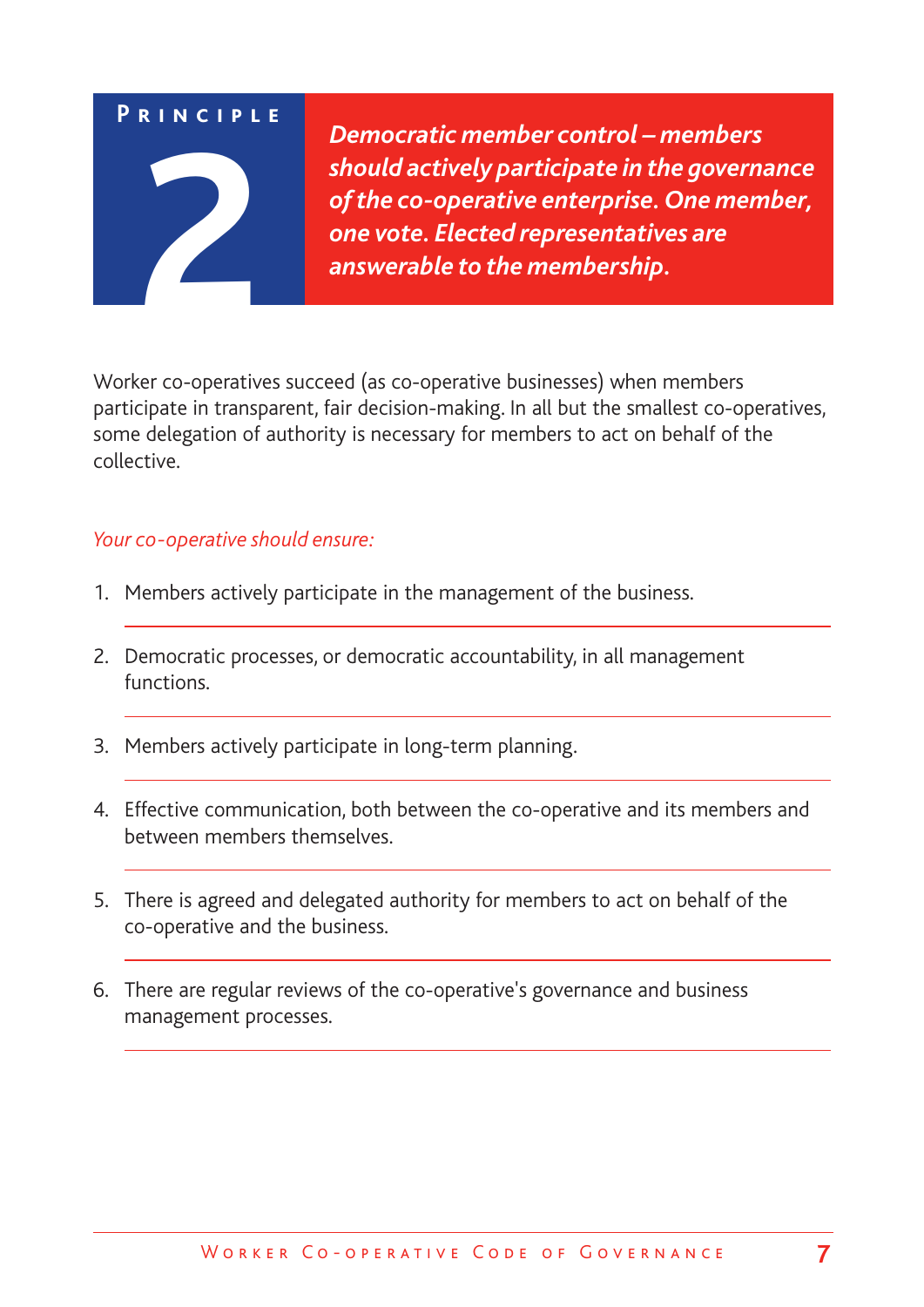*Member economic participation – members democratically controlthe capital ofthe business, some of which is common property. Surpluses(profits) are used for developing the co-operative, paying membersin proportion to their work forthe co-operative and other uses approved by the members.*

Your worker co-operative should provide the pay and other benefits that your members need and want. As members, you decide what these benefits will be; you manage the business to provide for them and protect its future.

#### *Your co-operative should ensure that:*

- 1. It builds up collectively owned financial reserves and capital.
- 2. Its pay structure and other benefits, including non-financial benefits, are planned and agreed by members.
- 3. If members have individual investments in the business they are non-voting and are achievable by most workers.
- 4. Pay levels are sufficient to sustain long-term employment and membership to maintain skills and experience.

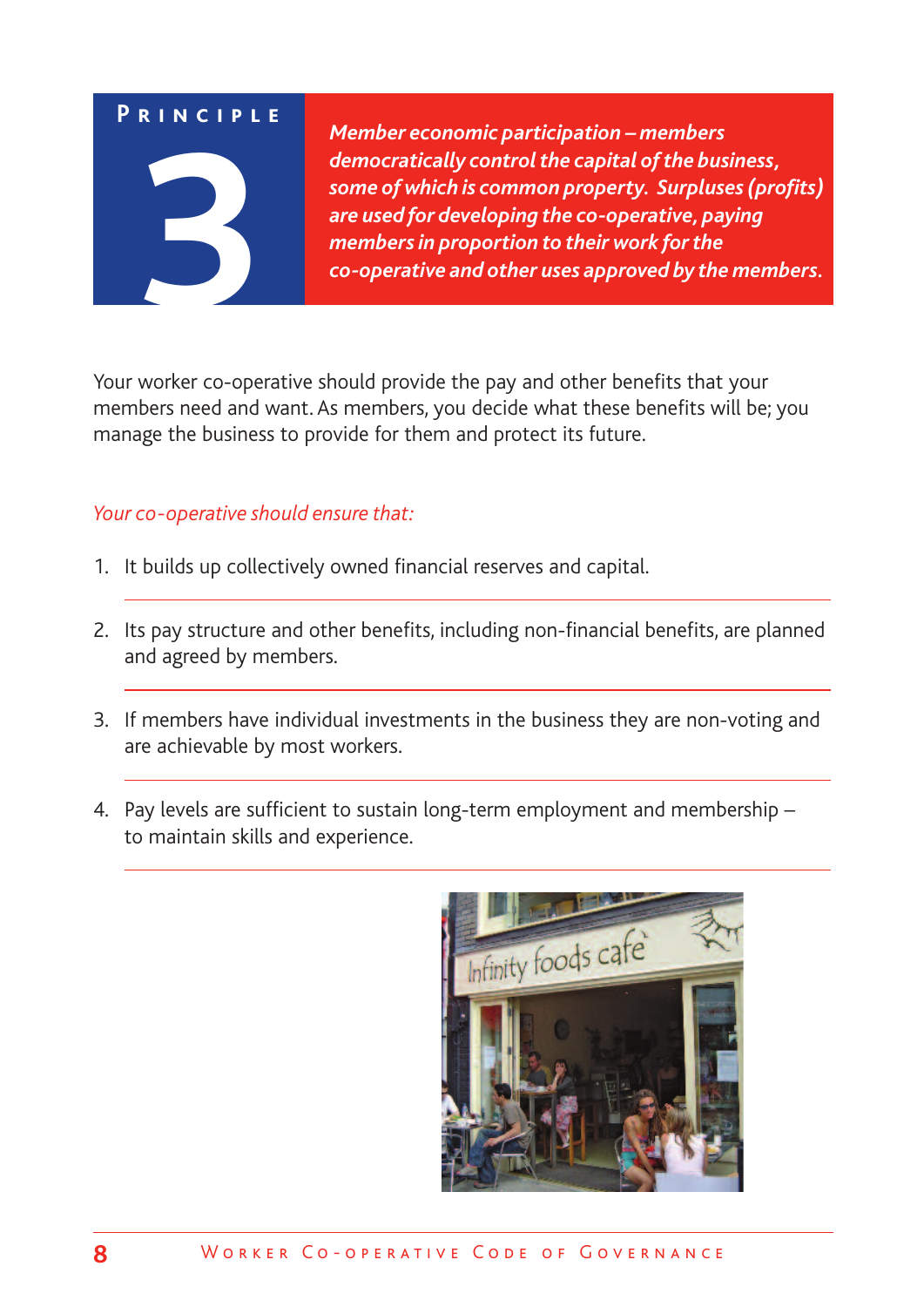*Autonomy and independence – co-operatives are autonomous enterprises, controlled by their members. Agreements, contracts and financial arrangements with external parties* Autonomy and independence are autonomous entrared their members. Agreement their members. Agreement of the state of the state of the state of the state of the state of the state of the state of the state of the state of th

You should actively plan and manage your co-operative to be a successful business and avoid becoming over dependent on any funder, supplier or customer.

- 1. Regularly review its business planning and management processes.
- 2. Have financial controls and financial management including internal audits of all parts of the business.
- 3. Actively manage your operations, personnel, marketing and other business functions.
- 4. Manage and control risks (internal and external) facing your co-operative and business.
- 5. Assess the management, co-ordination and technical skills needed to achieve your co-operative's objectives.
- 6. Invest in equipment and premises sufficient to allow agreed working conditions and efficient operations.
- 7. Benchmark your co-operative and business performance against recognised performance standards, including this Code of Governance.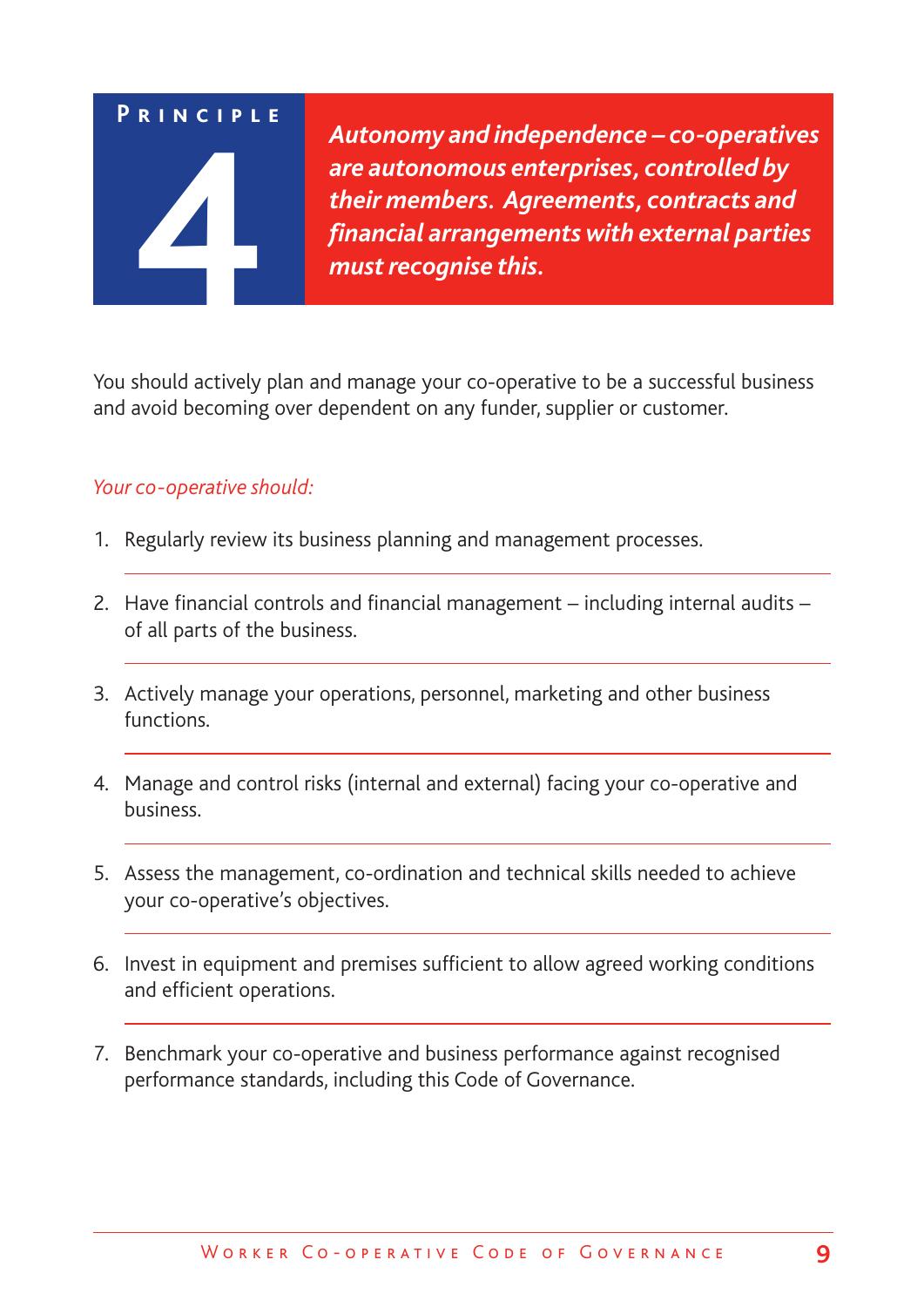**5**

*Education,training and information – provide education and training for members, elected representatives, officers, managers and employeesto improve their contribution to the development of their co-operative. Promote the nature and benefits of co-operative organisation to the public.*

Education, training and personal development enable worker co-operative members to become multi-skilled workers able to undertake whatever work is required and participate in the management and development of the co-operative business.

#### *Your co-operative should ensure:*

- 1. All members and prospective members receive training in membership and co-operative skills.
- 2. Members and workers receive technical (vocational) skills training for current and future needs.
- 3. Professional development and training for officers, specialists and elected representatives.
- 4. Management skills and techniques are acquired to permit efficient co-operative business co-ordination.
- 5. The nature and benefits of co-operative organisation are promoted to the public and your local community.

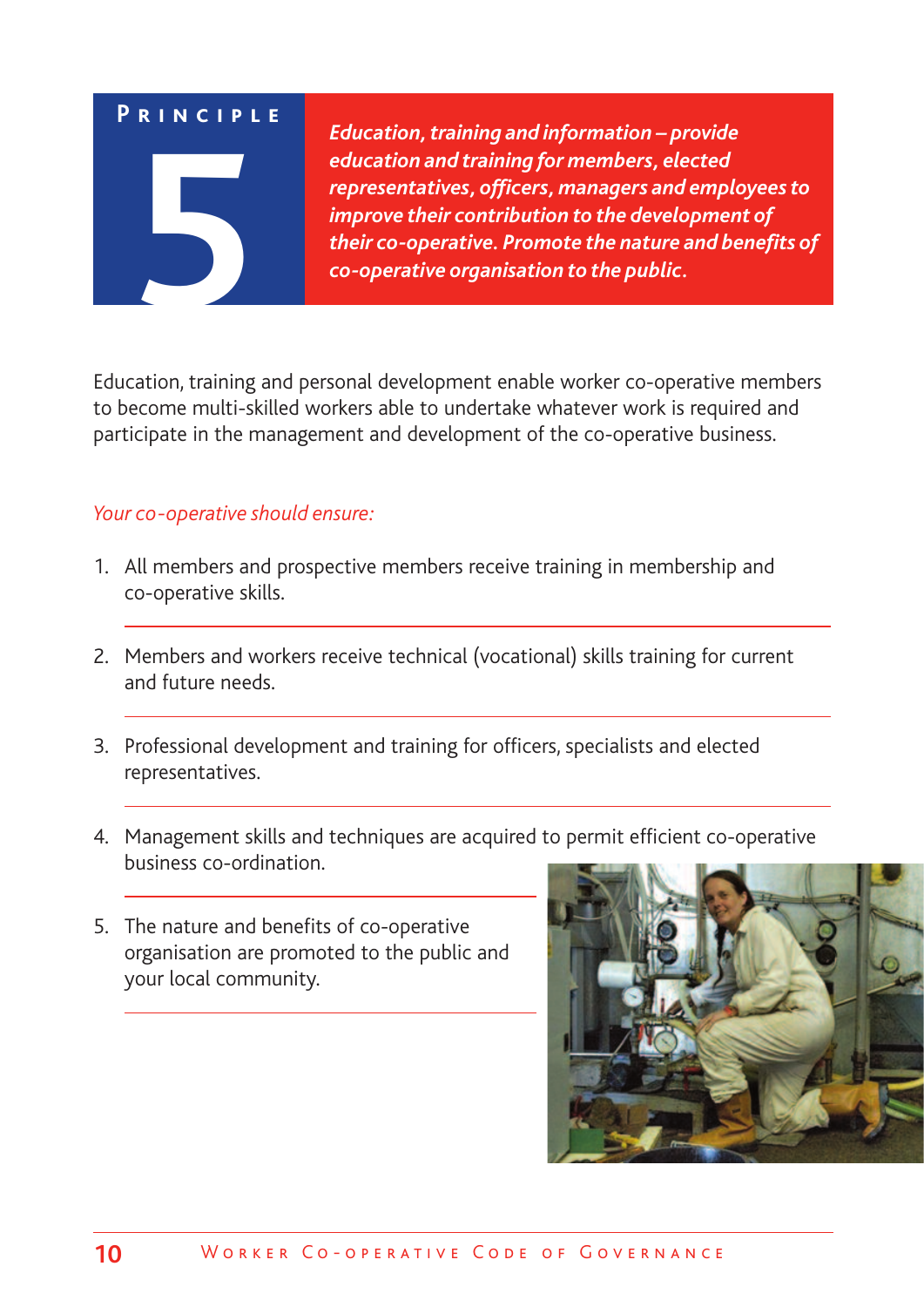*Co-operation among co-operatives – co-operativesserve their members most effectively and strengthen the co-operative movement by working together atlocal,* Co-operatives serve their members most<br>effectively and strengthen the co-operative<br>movement by working together at local,<br>national, regional and international levels.

Co-operation between co-operative businesses is key to business success for co-operatives. Principle six enables co-operative businesses to ethically outperform the private opposition.

- 1. Network with co-operatives of all types and promote member-to-member links.
- 2. Prioritise co-operative-to-co-operative trading.
- 3. Practice fair and honest commercial competition between co-operatives.
- 4. Seek active co-operation with other co-operatives to achieve economies of scale, access to business opportunities and long-term business development.
- 5. Join Co-operatives<sup>UK</sup> and participate in national and regional co-operative activities.
- 6. Actively share information and good practice with fellow co-operatives.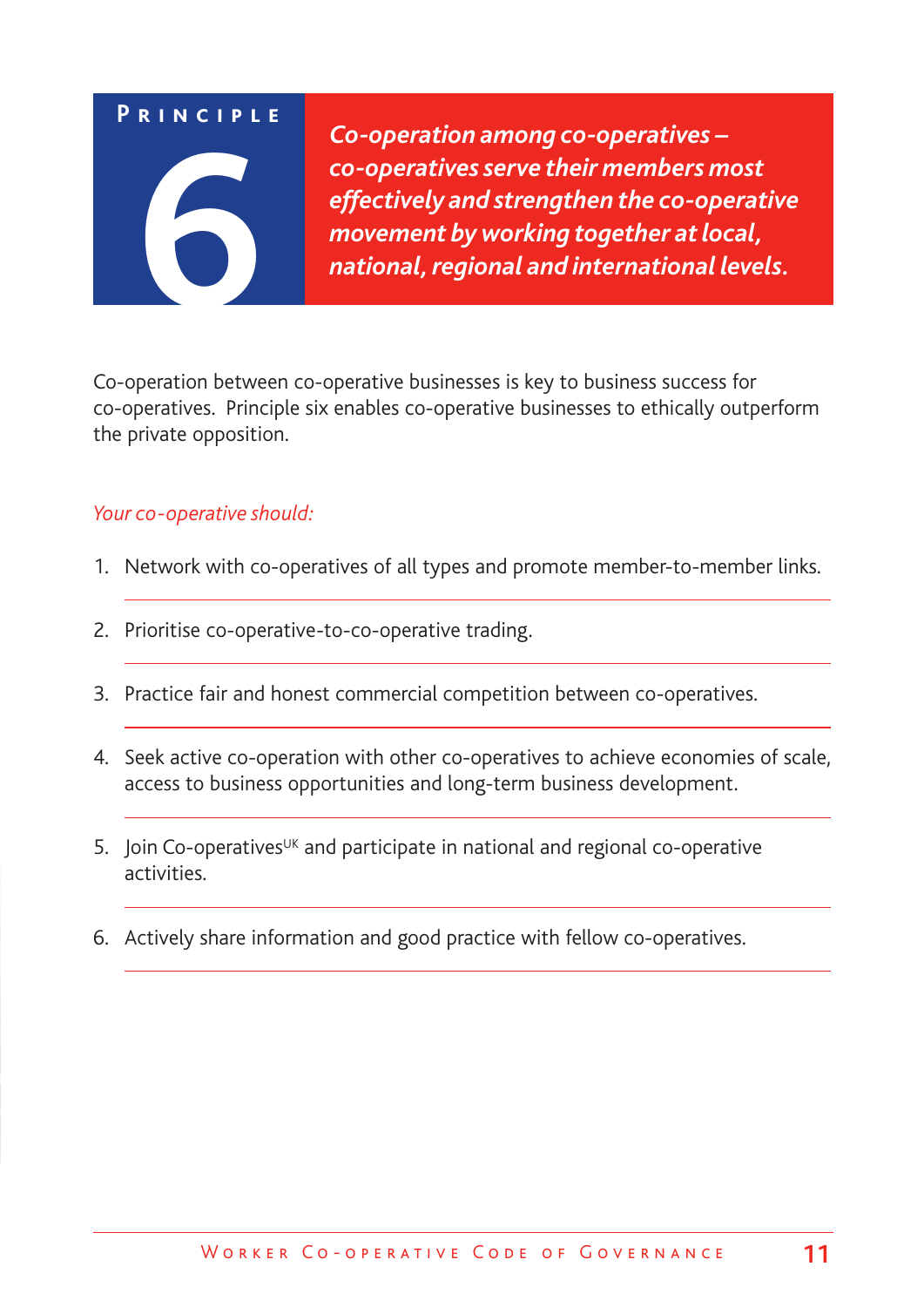*Concern for community – co-operatives work forthe sustainable development of their communities.*

Co-operatives are community-based businesses. If your co-operative builds good relations with your local and wider communities you will create goodwill and opportunities for your co-operative and members.

- 1. Actively control the environmental and social impact of your business.
- 2. Agree and achieve ethical business standards.
- 3. Operate at high health and safety and worker welfare standards.
- 4. Prioritise and promote Fairtrade and other ethical and sustainable initiatives.
- 5. Participate in your local, and wider, community and promote co-operative principles in community activities.

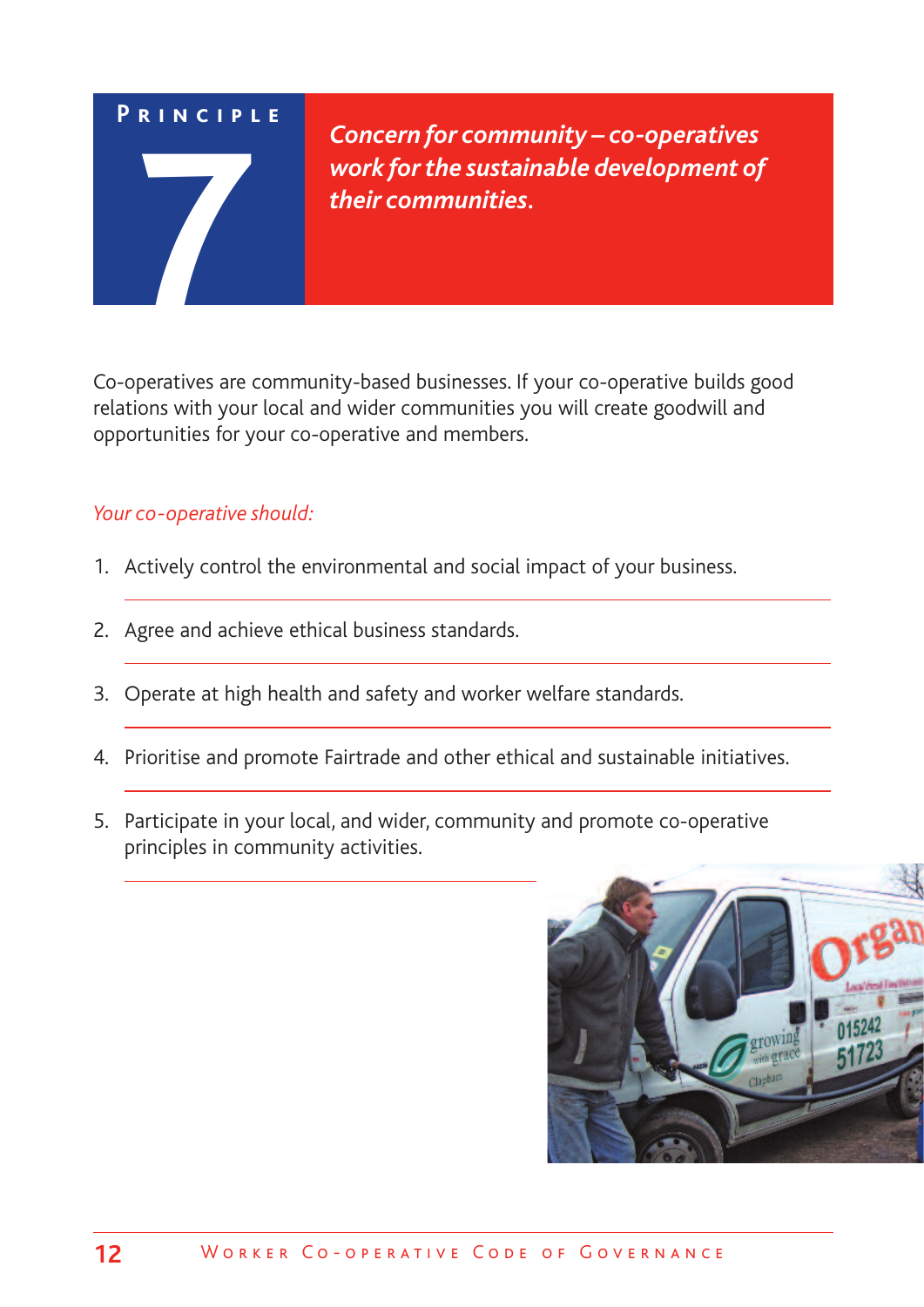#### **A p p e n d i x**

## World Declaration on Worker Co-operatives

The International Co-operative Alliance (ICA) approved a World Declaration on Worker Co-operatives in September 2005. The declaration was drafted by the International Organisation of Industrial, Artisanal and Service Producers' Co-operatives (CICOPA). The intention was to set a standard for worker co-operatives that can be used as an international yardstick to define what is or is not a co-operative.

Workers can be exploited by so-called co-operatives in every country in the world. Just because an organisation is called a co-operative does not necessarily make it one. To be a true worker co-operative an organisation must comply with this declaration.

#### **Introduction**

We all want to improve our working life, but to do so we should strive for better, fairer and more dignified ways of working.

A properly run worker co-operative allows the individual to take part in the democratic control of their working environment and life.

The co-operative has been defined as"An autonomous association of persons united voluntarily to meet their common economic, social and cultural needs and aspirations through a jointly owned and democratically controlled enterprise."



Photograph by kind permission of Calverts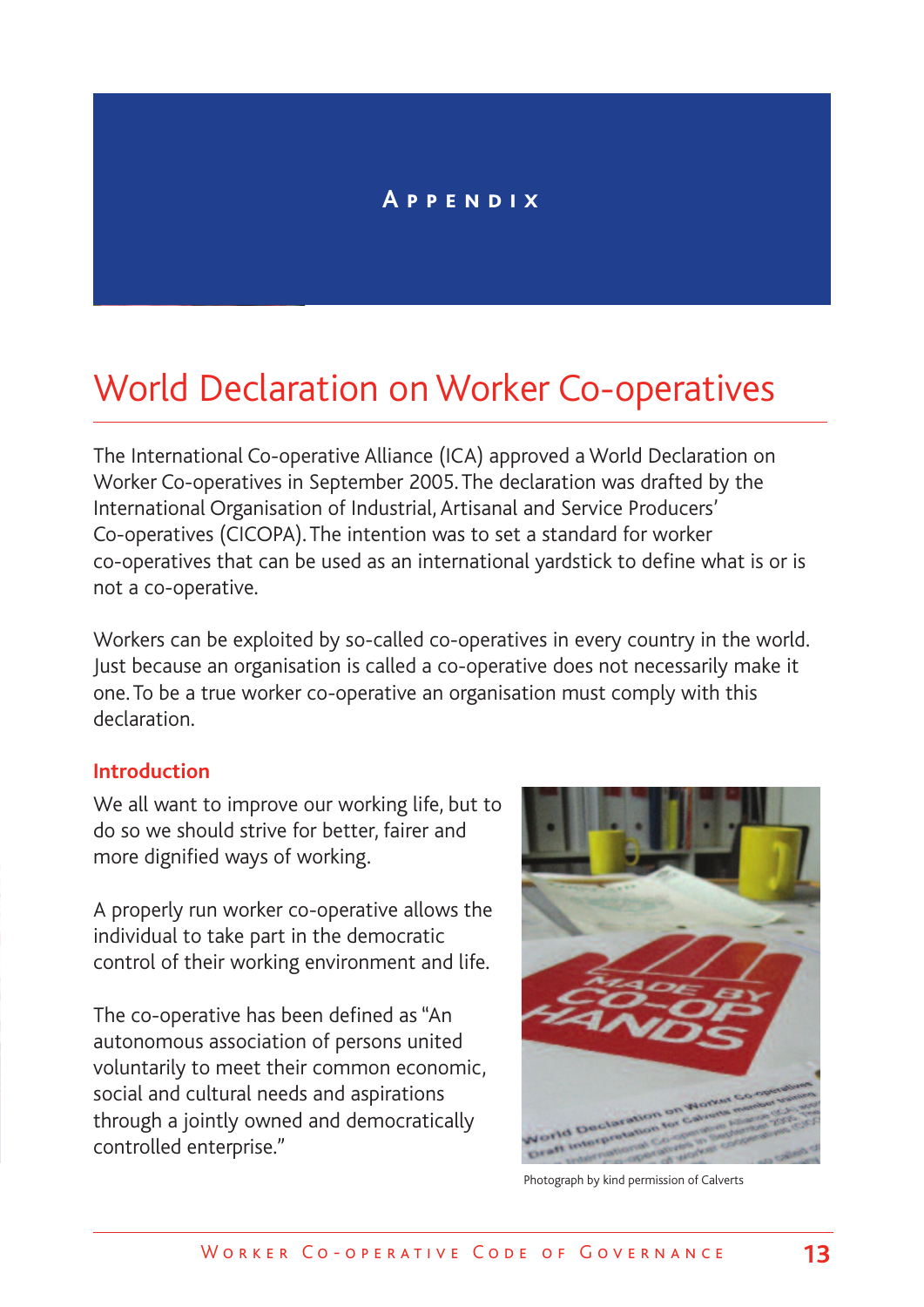#### **They operate according to seven co-operative principles**

- 1. Voluntary and open membership
- 2. Democratic member control
- 3. Member economic participation
- 4. Autonomy and independence
- 5. Education, training and information
- 6. Co-operation among co-operatives
- 7. Concern for community

#### **They share common values**

- **■** Self-help
- **■** Self-responsibility
- **■** Democracy
- **■** Equality
- **■** Equity
- Solidarity
- **■** Honesty
- **■** Openness
- Social responsibility and caring for others

#### **Worker co-operatives also have the following basic criteria**

- 1. They are businesses that generate wealth to fulfil their principle objectives::
	- To create and maintain sustainable jobs
	- To improve the quality of life of the members
	- To allow democratic self-management by members
	- To allow all workers to work with dignity
	- To promote community and local development
- 2. The membership of a worker co-operative is free and voluntary, but is governed by the number of sustainable jobs the business can support.
- 3. Whilst not all workers have to become members of the co-operative, the majority should be members. And, although some non-workers may be permitted to be members of the co-operative, in a worker co-operative the majority of the members ought to be workers.
- 4. Members of a co-operative have a different working relationship with the co-operative than either workers in a conventionally managed business or the self-employed contractor. But, note, this relationship is not recognised by UK employment legislation.

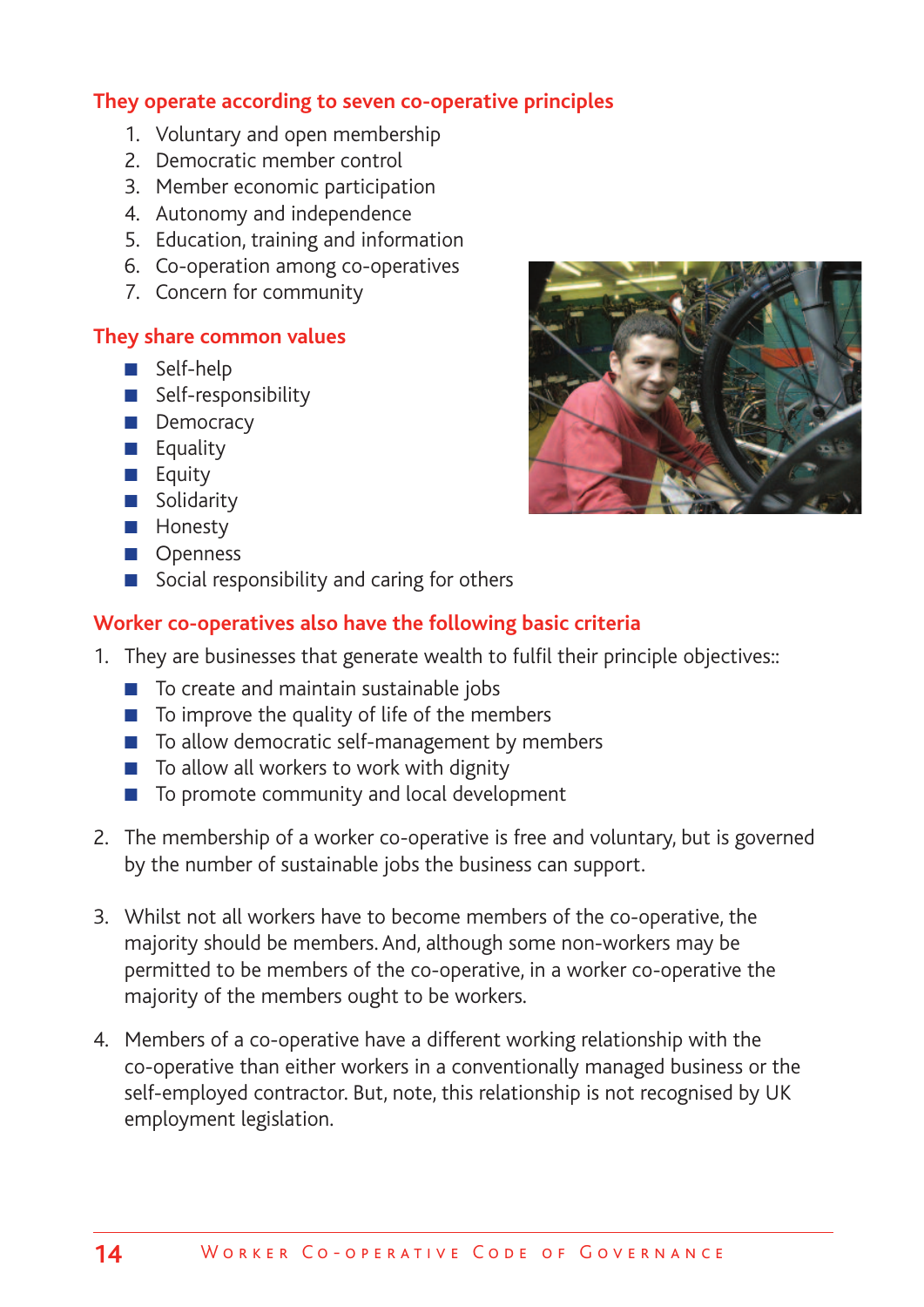- 5. The internal regulation of a worker co-operative is determined by procedures that are agreed democratically by the members.
- 6. The worker co-operative must be autonomous and independent. A co-operative is obviously subject to UK law and regulation, but must not be subordinate to a third party in any aspect of their management, trade, employment, and ownership of the means of production. Further to that, a co-operative which is set up expressly to hive off an unprofitable branch of another business, or to provide labour for another business, is not a co-operative under the terms of this declaration.

#### **Internal rules**

A worker co-operative must operate according to the following internal rules:

- There should be an equitable pay structure for members. This can reflect differences in function, responsibility and productivity but should strive to minimise the difference between the higher and lower wage.
- The co-operative should have reserves and funds that are held in common or otherwise indivisible, and should aim to grow these reserves for the good of the business.
- The equipment, technical and workplace facilities and organisation provided by the co-operative should be such as to allow the business to be efficient in every way.
- **■** The co-operative must have terms and conditions of employment that comply with UK law and suggested best practice, but should always strive to do better than the minimum.
- All the management and governance structures of the co-operative should be democratic, and all decisions must be made democratically, or with a clear line of responsibility to the democratic governance of the members.
- There must be a continuous and permanent system of training and development for members, to enable them to acquire the skills and knowledge to better themselves and the co-operative.
- The co-operative should aim to improve not only the conditions of its workers and their dependents but also to help develop a sustainable community.
- The co-operative must not act just as a provider of labour for another enterprise, or in any way be used to drive down terms and conditions of a workforce. The co-operative must be an independent and viable business in its own right.